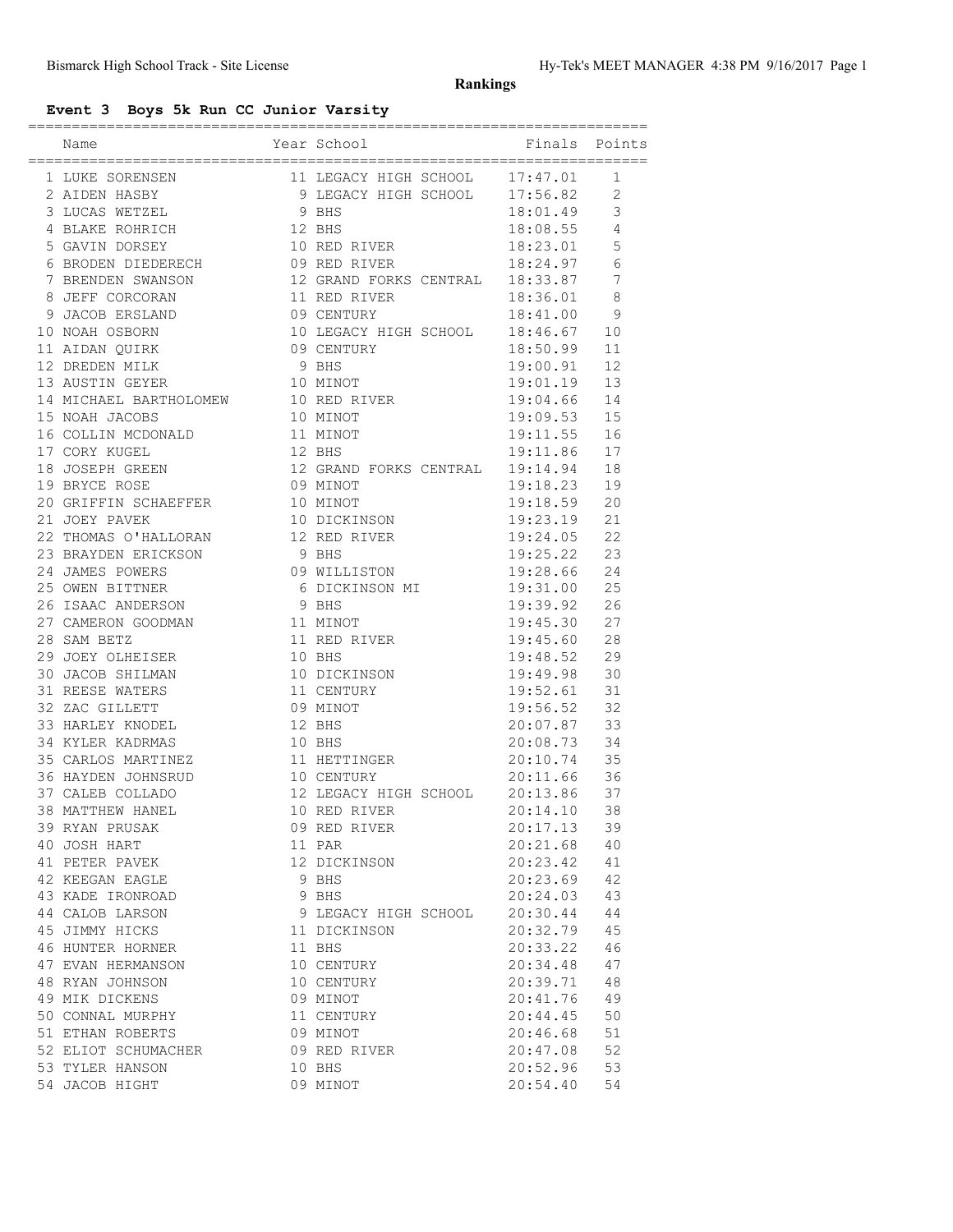**Rankings**

## **....Event 3 Boys 5k Run CC Junior Varsity**

| 55 QUINN ROSTEN<br>56 JOSH ANDREWS<br>57 LEVI JACOBSEN<br>57 LEVI JACOBSEN<br>57 LEVI JACOBSEN<br>57 LEVI JACOBSEN<br>57 LEVI JACOBSEN<br>12 DICKINSON<br>21:05.35 57<br>57 S8 BRAXTON ROLLE<br>59 XANDER KRUMP<br>59 XANDER KRUMP<br>60 CADEN MCCORMI   |                                 |          |     |
|----------------------------------------------------------------------------------------------------------------------------------------------------------------------------------------------------------------------------------------------------------|---------------------------------|----------|-----|
|                                                                                                                                                                                                                                                          |                                 |          |     |
|                                                                                                                                                                                                                                                          |                                 |          |     |
|                                                                                                                                                                                                                                                          |                                 |          |     |
|                                                                                                                                                                                                                                                          |                                 |          |     |
|                                                                                                                                                                                                                                                          |                                 |          |     |
|                                                                                                                                                                                                                                                          |                                 |          |     |
|                                                                                                                                                                                                                                                          |                                 |          |     |
|                                                                                                                                                                                                                                                          |                                 |          |     |
|                                                                                                                                                                                                                                                          |                                 |          | 64  |
|                                                                                                                                                                                                                                                          |                                 |          | 65  |
|                                                                                                                                                                                                                                                          |                                 |          | 66  |
|                                                                                                                                                                                                                                                          |                                 |          | 67  |
|                                                                                                                                                                                                                                                          |                                 |          | 68  |
| 64 KYLE SIMONSON<br>65 ETHAN FOX<br>65 ETHAN FOX<br>66 TUCKER VASICHEK<br>66 TUCKER VASICHEK<br>67 GARIN ANDERSON<br>68 LUKE PETERSON<br>68 LUKE PETERSON<br>69 JOSIAH PENN<br>89 JOSIAH PENN<br>89 JOSIAH PENN<br>89 BHS<br>80 CRAND FORKS CENTRAL<br>2 |                                 |          | 69  |
| 70 BRANDON HOVERSON 09 GRAND FORKS CENTRAL 21:39.69                                                                                                                                                                                                      |                                 |          | 70  |
| 71 SETH RICKS<br>72 JOSIAH BROWN<br>73 NOAH DARLAND<br>73 NOAH DARLAND<br>74 NATHAN SADOWSKY<br>75 IVER PHILLIPS<br>75 TVER PHILLIPS<br>74 NATHAN SADOWSKY<br>76 21:42.91<br>74 NATHAN SADOWSKY<br>76 21:48.28<br>76 21:48.28<br>76 21:49.90             |                                 |          | 71  |
|                                                                                                                                                                                                                                                          |                                 |          | 72  |
|                                                                                                                                                                                                                                                          |                                 |          | 73  |
|                                                                                                                                                                                                                                                          |                                 |          | 74  |
|                                                                                                                                                                                                                                                          |                                 |          | 75  |
|                                                                                                                                                                                                                                                          |                                 |          | 76  |
| 76 DANIEL HETTICH 10 GRAND FORKS CENTRAL 21:50.17<br>77 COLLIN ROTH 09 MINOT 21:51.38                                                                                                                                                                    |                                 |          |     |
|                                                                                                                                                                                                                                                          |                                 |          |     |
|                                                                                                                                                                                                                                                          |                                 |          |     |
|                                                                                                                                                                                                                                                          |                                 |          |     |
| 81 LUKE FERGUSON 10 WILLISTON 22:08.47                                                                                                                                                                                                                   |                                 |          | 81  |
|                                                                                                                                                                                                                                                          |                                 |          |     |
|                                                                                                                                                                                                                                                          |                                 |          |     |
|                                                                                                                                                                                                                                                          |                                 |          |     |
|                                                                                                                                                                                                                                                          |                                 |          |     |
|                                                                                                                                                                                                                                                          |                                 |          |     |
| 81 LUKE FERGUSON<br>82 NOAH WOKAL<br>82 NOAH WOKAL<br>83 BROGAN BENNETT<br>83 BROGAN BENNETT<br>84 KHAEL DECOTEAU<br>83 BROGAN BENNETT<br>84 KHAEL DECOTEAU<br>83 NEURON<br>83 NOAH 22:18.94 84<br>83 DILLON EAGON<br>12 BOWMAN<br>22:18.94 84<br>22:18. |                                 |          |     |
|                                                                                                                                                                                                                                                          |                                 |          |     |
|                                                                                                                                                                                                                                                          |                                 |          |     |
|                                                                                                                                                                                                                                                          |                                 |          |     |
|                                                                                                                                                                                                                                                          |                                 |          | 91  |
| 90 SEAN KING<br>90 SEAN KING<br>91 ANTOINE KADDOURI<br>92 ERIC WALKER<br>93 BENJAMIN KNOPP<br>93 BENJAMIN KNOPP<br>94 ZACHARY MEUCHEL<br>95 DAMIEN PERDUE<br>95 DAMIEN PERDUE<br>8 MEDINA<br>95 DAMIEN PERDUE<br>95 DAMIEN PERDUE<br>96 MEDINA<br>96 MED |                                 |          | 92  |
|                                                                                                                                                                                                                                                          |                                 |          | 93  |
|                                                                                                                                                                                                                                                          |                                 |          | 94  |
|                                                                                                                                                                                                                                                          |                                 |          | 95  |
| 96 BRAYAN CORNETT                                                                                                                                                                                                                                        | 09 MINOT                        | 24:07.32 | 96  |
| 97 JACOB KNUDSON                                                                                                                                                                                                                                         | 09 GRAND FORKS CENTRAL 24:24.66 |          | 97  |
| 98 DAWSON EBEL                                                                                                                                                                                                                                           | 09 WILLISTON                    | 24:26.44 | 98  |
| 99 LOGAN NIELSEN                                                                                                                                                                                                                                         | 09 SOUTHERN MCLEAN              | 24:53.96 | 99  |
| 100 CHRISTOPHER FERRY                                                                                                                                                                                                                                    | 10 WATFORD CITY                 | 24:57.32 | 100 |
| 101 CARTER THOMAS                                                                                                                                                                                                                                        | 09 MINOT                        | 25:17.13 | 101 |
| 102 BRANDON EDWARDS                                                                                                                                                                                                                                      | 09 WATFORD CITY                 | 25:59.65 | 102 |
| 103 TYLER SHERLOCK                                                                                                                                                                                                                                       | 09 MINOT                        | 26:01.16 | 103 |
| 104 HARRISON WILDER                                                                                                                                                                                                                                      | 10 MINOT                        | 26:11.63 | 104 |
| 105 BRIAN BARTHOLMY                                                                                                                                                                                                                                      | 8 HETTINGER                     | 26:41.40 | 105 |
| 106 JAREN HUGELEN                                                                                                                                                                                                                                        | 10 DICKINSON                    | 28:16.19 | 106 |
| 107 DAYNE ABBEY                                                                                                                                                                                                                                          | 09 STANDING ROCK                | 29:51.42 | 107 |
| 108 ADAM CANEN                                                                                                                                                                                                                                           | 12 HEBRON                       | 29:53.98 | 108 |
| 109 JOEY DUBE                                                                                                                                                                                                                                            | 10 WATFORD CITY                 | 34:35.85 | 109 |
|                                                                                                                                                                                                                                                          |                                 |          |     |